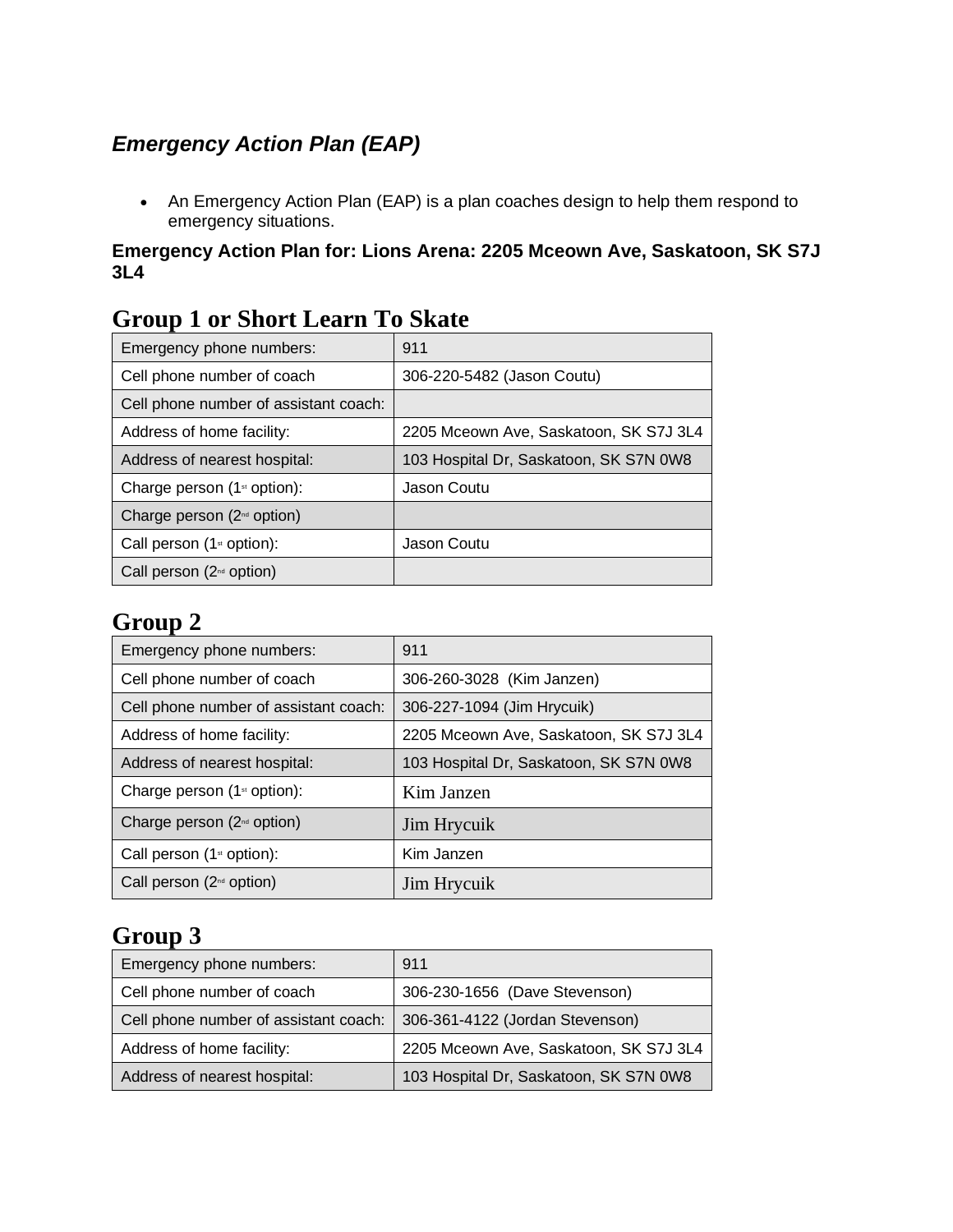| Charge person $(1st$ option):   | Dave Stevenson   |
|---------------------------------|------------------|
| Charge person $(2^{nd}$ option) | Jordan Stevenson |
| Call person $(1st$ option):     | Dave Stevenson   |
| Call person $(2^{nd}$ option)   | Jordan Stevenson |

# **Group 4**

| Emergency phone numbers:                  | 911                                    |
|-------------------------------------------|----------------------------------------|
| Cell phone number of coach                | 306-221-2971 (Tim Comfort)             |
| Cell phone number of assistant coach:     | 306-230-8472 (Chris Veeman)            |
| Address of home facility:                 | 2205 Mceown Ave, Saskatoon, SK S7J 3L4 |
| Address of nearest hospital:              | 103 Hospital Dr, Saskatoon, SK S7N 0W8 |
| Charge person $(1$ <sup>st</sup> option): | Tim Comfort                            |
| Charge person $(2nd$ option)              | Chris Veeman                           |
| Call person $(1st$ option):               | Tim Comfort                            |
| Call person $(2nd$ option)                | Chris Veeman                           |

## **Map to the hospital**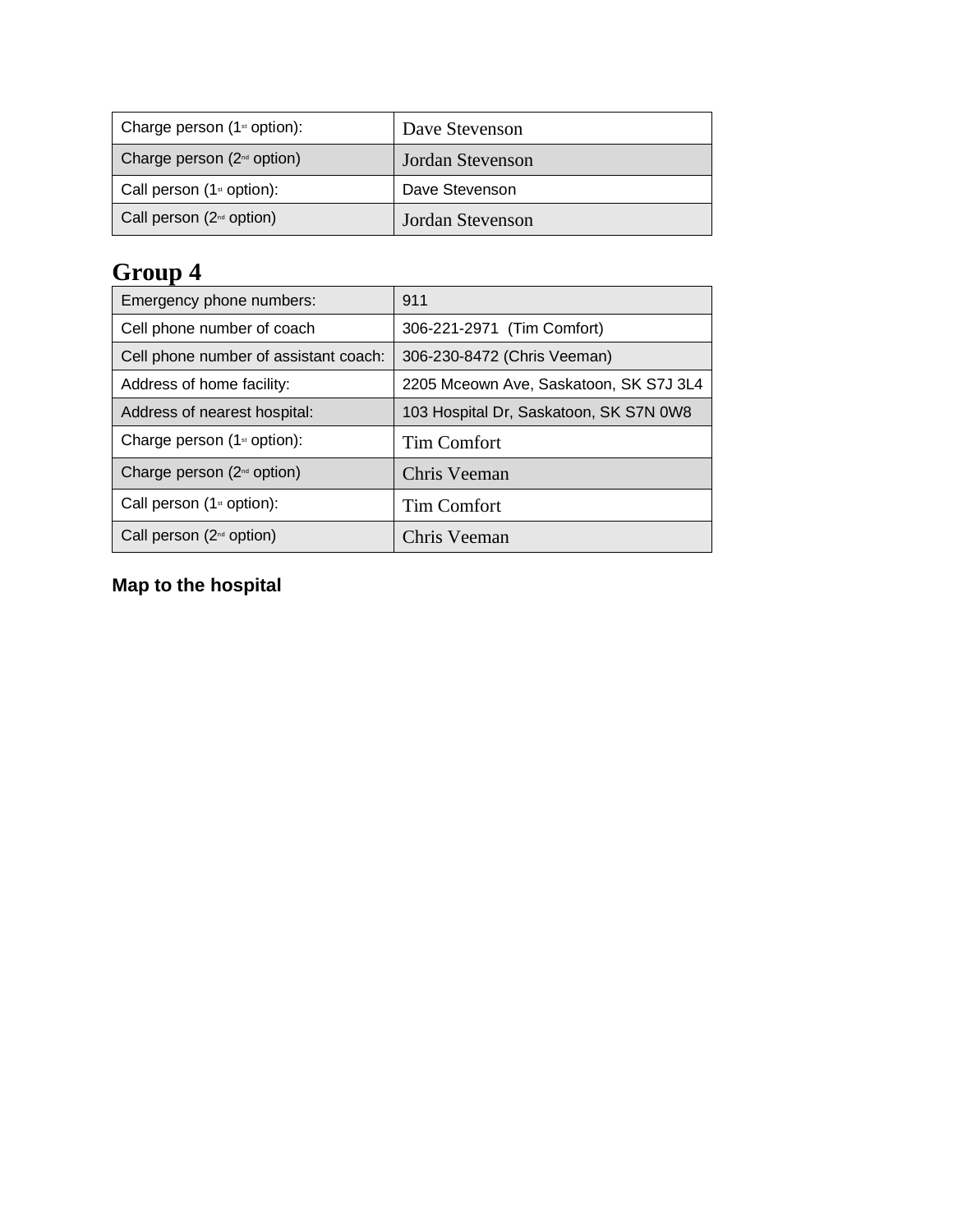

### **Roles and Responsibilities**

- ensure you are wearing a mask and clean gloves (supplies are in the puck bag)
- designate a person to call a parent/caregiver of the skater information can be found on TeamSnap (they may not be present)
- secure area and shelter injured person from the environment
- designate who is in charge of the other athletes
- wear gloves if in contact with body fluids
- assess ABC (airway, breathing, circulation and no major bleeding)
- wait by the injured person until EMS arrives
- fill in an accident report

#### **Steps to Follow When an Injury Occurs**

- call for emergency help
- provide all information to dispatch (location, nature of injury, description of
- first aid done, allergies and other medical issues)
- clear any traffic from the access area
- wait by the access area to meet ambulance